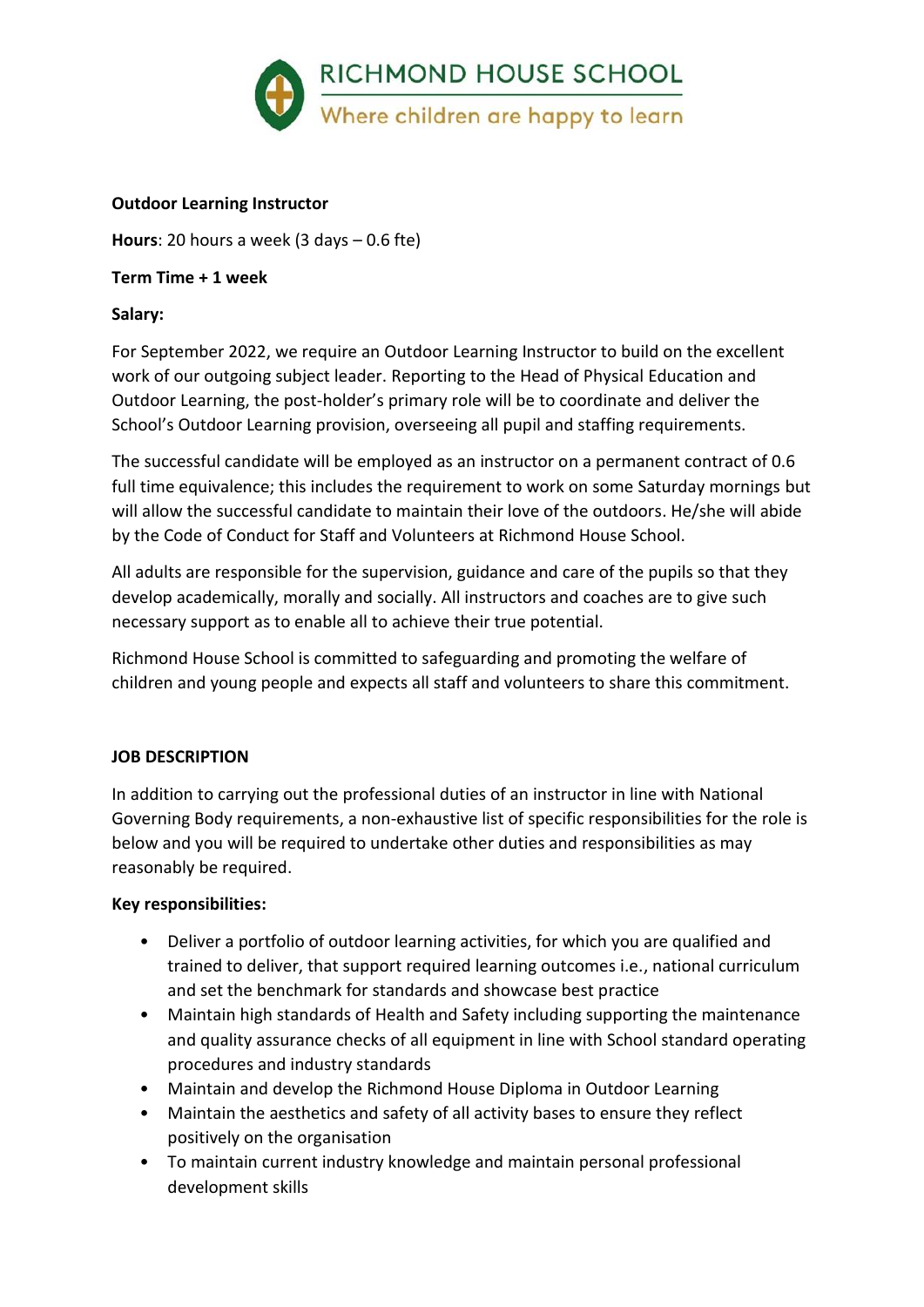- To be first aid qualified and record all accidents and incidents in line with reporting procedures
- Liaise with class teachers to ensure the content of sessions link with the curricular lessons being taught
- Be willing to lead, and participate in, trips and visits which may occur at weekends or during school holidays
- Prepare, manage and remain within allocated budgets

## **Other area of responsibilities:**

- To support local community engagement, helping promote and attend community events to build understanding of the learning opportunities available.
- To maintain high standards of hygiene and cleanliness across all work areas
- Attend and proactively participate in regular performance reviews and meetings as required
- Undertake any other duties and reasonable requests that are in keeping with the nature of this post.

# **Behaviours and expectations:**

- Be committed to safeguarding principles and put the welfare of children and young people at the forefront of your work.
- An understanding and belief in the inclusion of all staff, partners and young people irrespective of race, gender, sexuality, age, religion, ability, identity, and experience
- Actively promote and embed understanding of equity, diversity and an inclusive culture
- Able to effectively communicate with others, incorporate other perspectives and build good rapport with colleagues
- Able to take personal accountability for key work areas and understand individual accountabilities within work areas and make links to evidence to inform decisions

All staff at Richmond House School will demonstrate their commitment to our mission to ensure all young people are equipped to thrive and empowered to contribute at every stage of their lives. They will also be able to fulfil the below expectations and behaviours:

# **Person Specification:**

# **Outdoor Learning Instructor Experience:**

- Hold valid qualifications to undertake the post fully and effectively
- Hold a valid first aid certificate

**And at least two** of the following professional qualifications (or be willing to undertake training in them):

# **Mountain training Hill walking qualification:**

- Mountain Leader
- Hill and Moorland Leader
- Lowland Leader

# **Mountain Training Rock climbing qualification:**

- Rock Climbing Instructor (outdoor single pitch climbing)
- Climbing wall Instructor
- Instructor Award (introductory sessions for beginners) minimum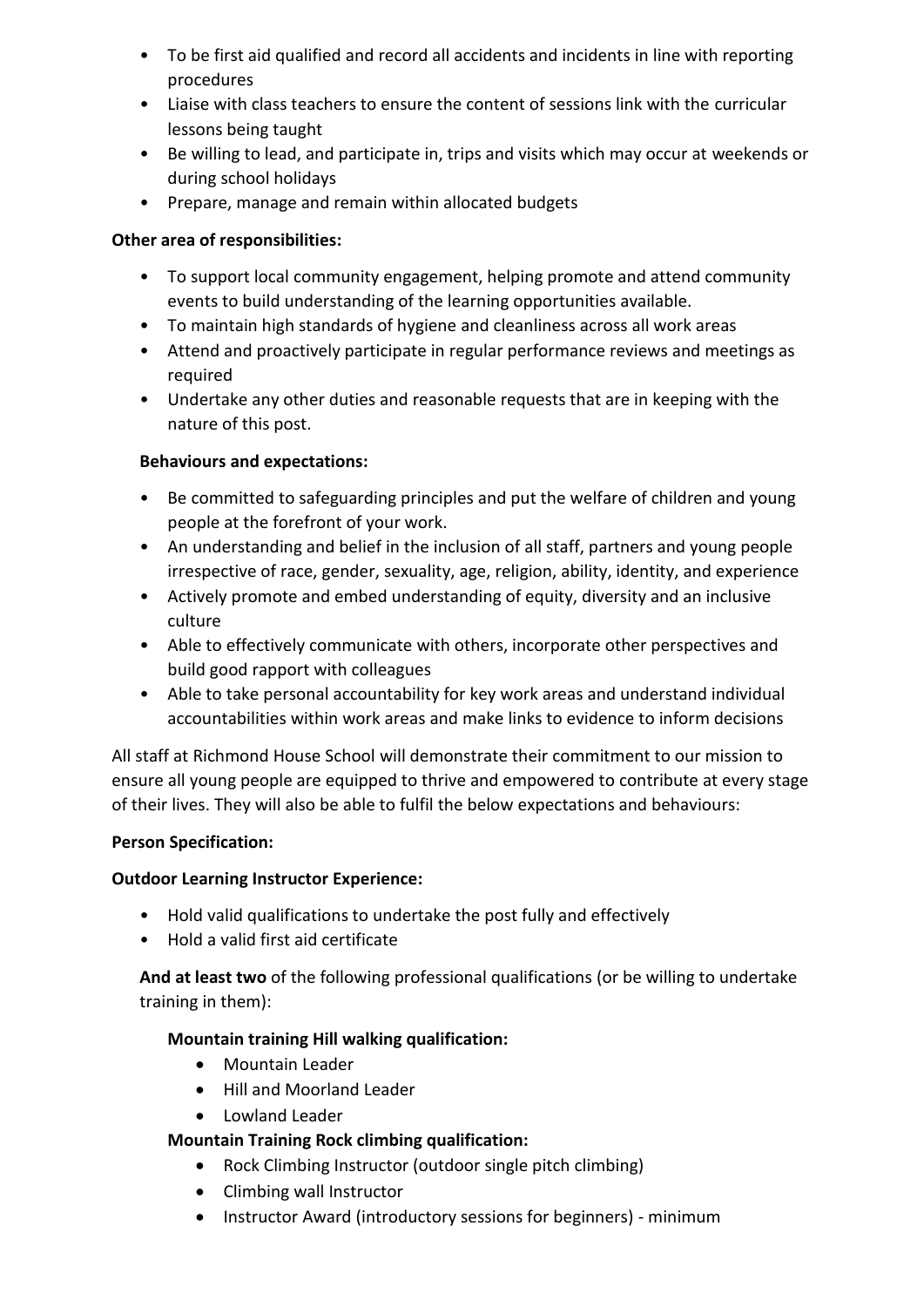## **British orienteering qualification Archery GB qualification**

## **Mountain biking qualifications**

- Mountain Bike Leadership Level 2 Award
- MIAS Mountain Bike Leader Level 2

## **British Canoeing qualifications:**

Canoe/Kayak Coach

**Driving:**

- Full Driving licence
- Hold a D1 minibus licence (or be prepared to undertake the training)
- A recognised environmental qualification
- Have previous experience of working in an outdoor centre (or similar)
- A general knowledge of Health and Safety relating to an outdoor learning environment
- A basic understanding of safeguarding and data protection within an outdoor learning context

## **Knowledge, skills and understanding**

- Excellent time and workload management skills with proven experience of meeting deadlines
- Very good interpersonal and communication skills
- Empathy with the needs of young people
- ICT skills and an understanding of Microsoft office
- Able to lead and manage the teachers in the delivery of outdoor learning

## **Personal qualities**

- Able to build and manage positive relationships with stakeholders at the appropriate level
- Friendly approachable person with good organisational skills, enthusiasm, and energy, willing to undertake any task required of them
- Self-motivated and capable of working on own and working with others when required
- Flexible approach to work and be 'hands on' to get the task done and willingness to work inside and outdoors in all weathers
- Recognise and value all aspects of equality, diversity, and inclusion
- Be an excellent role model for children, staff and parents

This post is subject to receipt of two satisfactory references, an enhanced DBS check and Right to work in the UK. Please note, this job description is subject to change. With any significant change, we will ensure this is discussed with you before any final approvals and or commitments. This job description does not form part of your contract of employment. You may be required by the organisation to undertake any duties within your skills and capabilities, which the organisation reasonably considers necessary by the Headmaster.